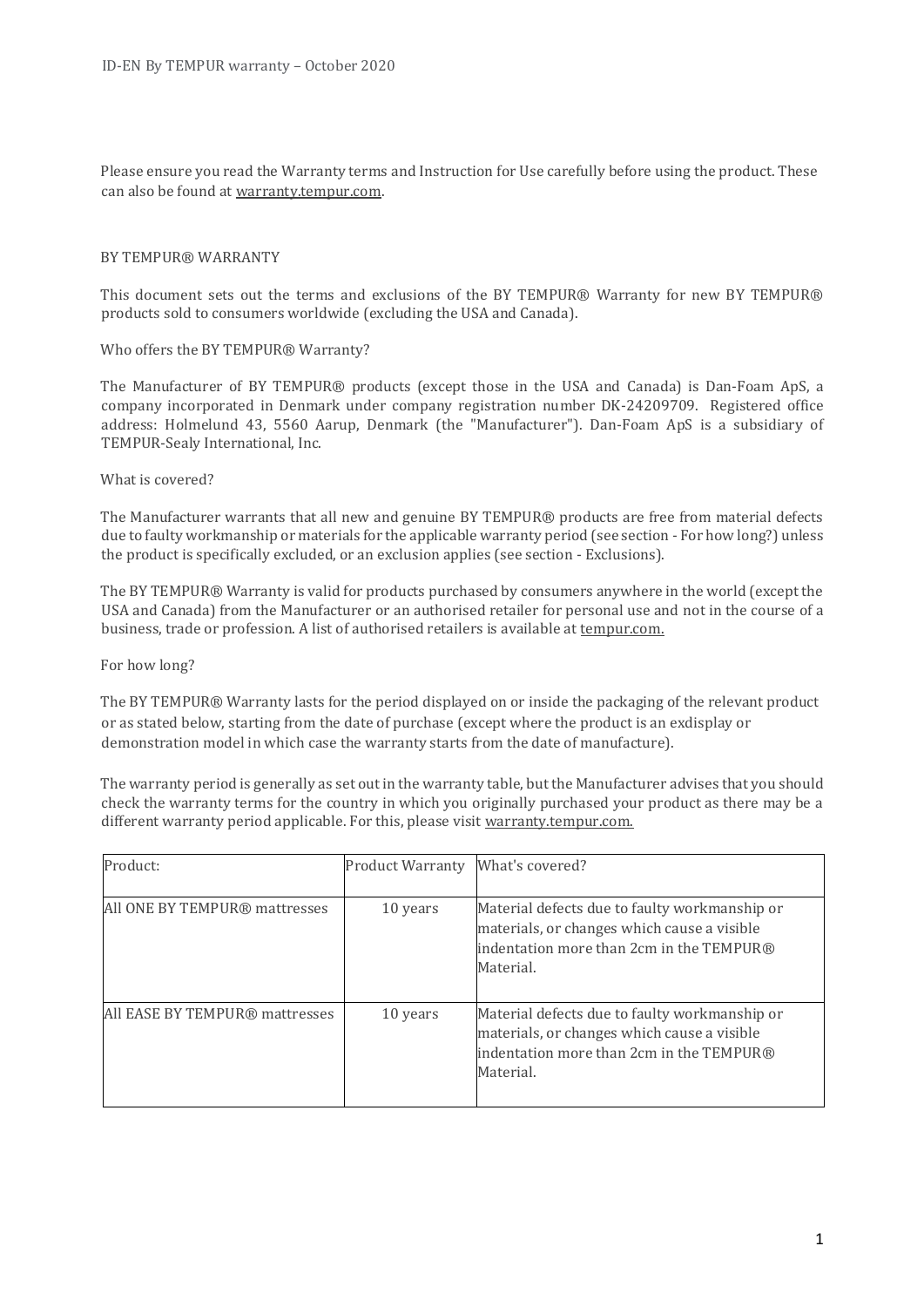| All BY TEMPUR® pillows                                    | 3 years | Material defects due to faulty workmanship or<br>materials, or changes which cause a visible<br>indentation more than 2cm in the TEMPUR®<br>Material |
|-----------------------------------------------------------|---------|------------------------------------------------------------------------------------------------------------------------------------------------------|
| Covers for ALL products, unless<br>stated otherwise below | 2 years | Material defects due to faulty workmanship or<br>materials.                                                                                          |

# What will we do?

Where a valid claim is made in accordance with this BY TEMPUR® Warranty, the Manufacturer shall offer, at its choice, either to repair the defective product or provide an equivalent replacement product free of charge.

The Manufacturer will refund the reasonable delivery cost of returning a defective product for repair or replacement so long as the claim is valid under the terms of this BY TEMPUR® Warranty and the product is returned from an address within the same country as the authorised retailer the product was purchased from. The repaired or replacement product will be delivered free of charge to an address within the same country as the authorised retailer the product was purchased from. In all other circumstances, any delivery costs associated with any repairs or replacements are the purchaser's responsibility.

In the event of replacement, the Manufacturer shall endeavour to provide a replacement product from the same line. However, if the product line has been discontinued or the product is otherwise not available, the Manufacturer reserves the right to provide a replacement product that, in the Manufacturer's sole discretion, is similar to the defective product.

The BY TEMPUR® Warranty provides cover from the date of purchase (or date of manufacture in the case of ex-display/demonstration products) of the original product. It is not renewed on the provision of a repaired or replaced product. In these circumstances, the BY TEMPUR® Warranty will run for the remainder of the period starting from the original purchase or manufacture date, as applicable.

# Exclusions

The BY TEMPUR® Warranty does not apply if:

- the product has been purchased used, second hand or from anyone other than an authorised retailer or directly from the Manufacturer. A list of authorised retailers is available at tempur.com.
- the process for making a claim under the BY TEMPUR® Warranty (set out under the heading "How do you claim under the BY TEMPUR® Warranty?" below) has not been correctly followed.
- the product has not been used and/or handled with due care and/or in accordance with the instructions of use, cleanliness and maintenance described in the Instructions for Use and at warranty.tempur.com.
- defect in EASE BY TEMPUR® mattress is caused by the mattress not being unpacked (left in the box) for up to 6 months from the production date causing the material to tear or permanently deform. Please check the expire date on the mattress box upon arrival.
- Temporary creases in the cover for EASE BY TEMPUR® that will disappear within 72 hours or after washing of the cover. Please see the washing instruction on the care label inside the cover.
- the product has been deliberately damaged or damaged as a result of neglect, cuts, burns, flooding or any other improper use by you or by any third party.
- the defect is caused as a result of the product having been bent, squeezed or exposed to cold temperatures for a period of time causing the material to tear or permanently deform.